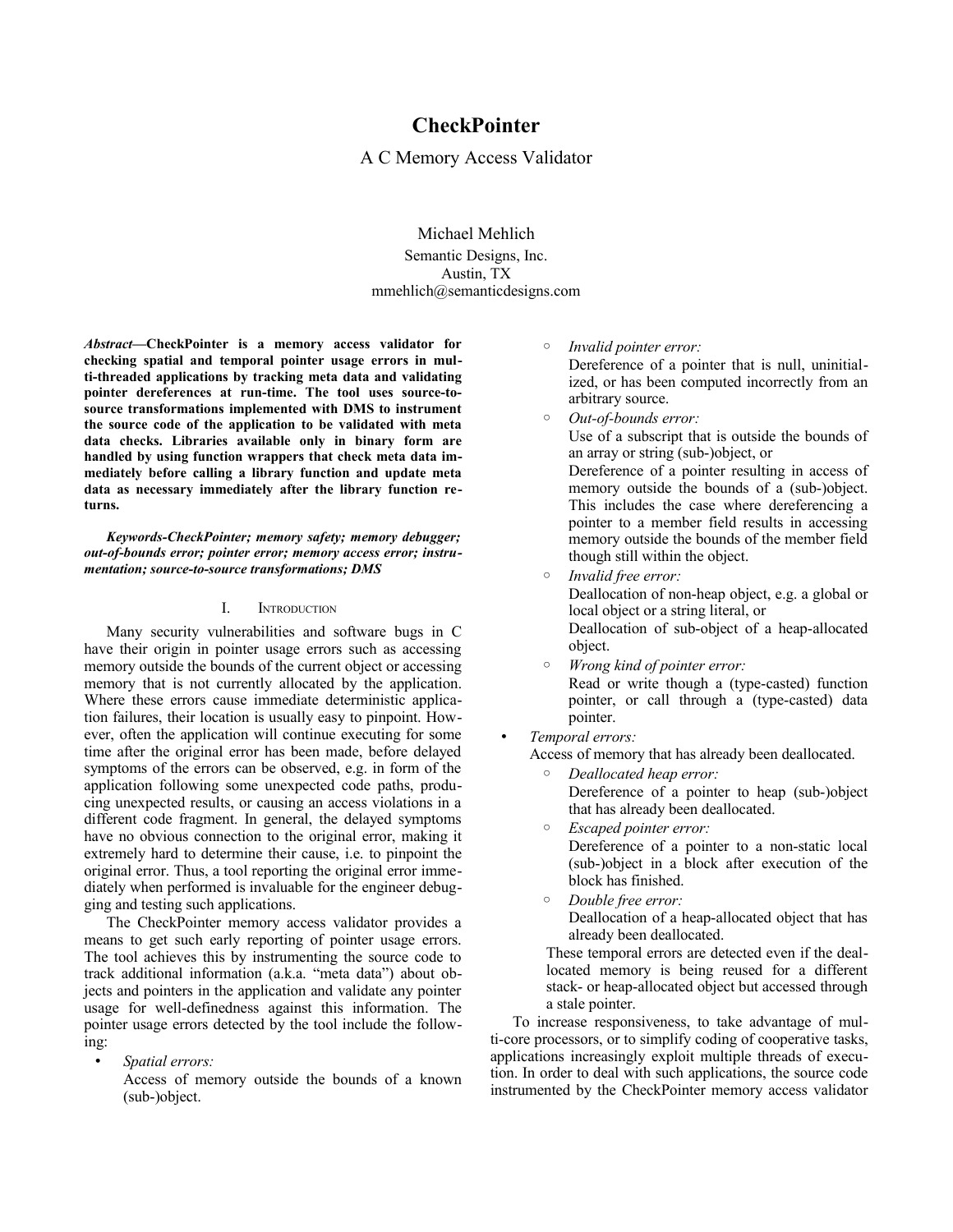performs thread-safe updates of meta data[\\*](#page-1-0) , tracks thread local data, and checks for related *escaped pointer* errors, i.e. for dereferences of pointers *to thread-local storage* of threads that already terminated.

## II. IMPLEMENTATION

CheckPointer is implemented on top of the DMS Software Reengineering Toolkit [\[2\],](#page-7-0) a generic compiler infrastructure for the development of source code analysis and transformation tools, and its front-end for the C programming language.

The infrastructure and front-end provide means to preprocess and parse C source code in various dialects, perform name and type resolution to construct a proper symbol table for the source code, modify the resolved source code by applying source-to-source transforms that may query the symbol table and other semantic information, and unparse the modified source code for further processing by external tools, e.g. a compiler.

CheckPointer augments this infrastructure and front-end by providing source-to-source transforms that insert meta data tracking and pointer dereference validating statements and by orchestrating the instrumentation of multiple translation units, allowing for incremental instrumentation of modified translation units without the needs to reinstrument the whole application.

#### *A. Organization of Meta-data*

In order to validate all memory accesses in the application code, the instrumented source code produced by Check-Pointer keeps track of the following meta data:

- Pointer meta data for each pointer, consisting of
	- A reference to the object meta data for the heapallocated object or global or local variable or function pointed to by the pointer and
	- The address range of the (sub)object of the object that the pointer may currently access. This may be smaller than the address range of the whole object; e.g. if you take the address of a struct member, the instrumented source code will only allow access to that member when using the resulting pointer.
- Object meta data for each heap-allocated object, for each variable and function the address of has been taken, and for each variable of struct or array type containing member fields or array elements of pointer type, consisting of
- The kind and location of the object, i.e. whether it is a function, a global, thread-local or local variable, heap-allocated memory, or a string literal constant,
- The address range of the object that may be safely accessed, and
- For each pointer stored in the heap-allocated object or variable, a reference to the pointer meta data for that pointer.

Whenever a pointer is assigned to another pointer, the associated pointer meta data needs to be copied, too. This includes the case where a struct is assigned to another struct, in case of which the pointer meta data for all member fields of pointer type must be copied accordingly.

Whenever the lifetime of an object ends, its associated object meta data, if exists, must be destroyed and all pointers pointing to or into the object must be marked as stale in order to check for temporal errors. However, CheckPointer does not keep track of all the pointer meta data referencing a particular object meta data. Thus, in order to achieve the desired effect, the object meta data is only marked as "destroyed" but its memory is not deallocated. Object meta data memory is recycled for other object meta data by using a unique "generation key" stored in both the object meta data and each pointer meta data referencing the object meta data. Using this approach, "destruction" of object meta data consists of updating the generation key, and validating a pointer includes performing a non-staleness check consisting of checking whether the generation key stored in its associated pointer meta data is identical to the generation key stored in the referenced object meta data.

Figure 1 shows the meta data for an example, a pointer ps to a struct value s containing three pointers pa, pb, and pc. The pointer ps has associated pointer meta data referencing the object meta data associated to the struct value s. The object meta data for s references the pointer meta data associated to three member pointers pa, pb, and pc.

If a new pointer value is assigned to  $ps$ , then the pointer meta data associated to the new pointer value is copied into the pointer meta data associated to ps. Similarly, if a new pointer value is assigned to a pointer member of s, say pb, then the pointer meta data associated to the new pointer value is copied into the pointer meta data associated to the member pb in the object meta data associated to s. If a new



Figure 1. Organization of meta data (example).

<span id="page-1-0"></span>CheckPointer assumes that the application does not contain any data races, i.e. read/write or write/write "conflicts" between parallel threads, though on many hardware platforms read/write accesses to e.g. pointer variables are actually atomic. If such data races exist, the meta data may not be read/written properly despite the original accesses being atomic, which may eventually cause memory access errors being reported or missed. If a "data race" is intentionally used by a particular application, the corresponding read/write accesses must be protected by proper locking in the original code in order to properly execute the instrumented code. Preprocessing conditions can be used to ensure that locking only occurs in the instrumented code. Note that the C standard does not require read/write accesses to pointer variables being atomic.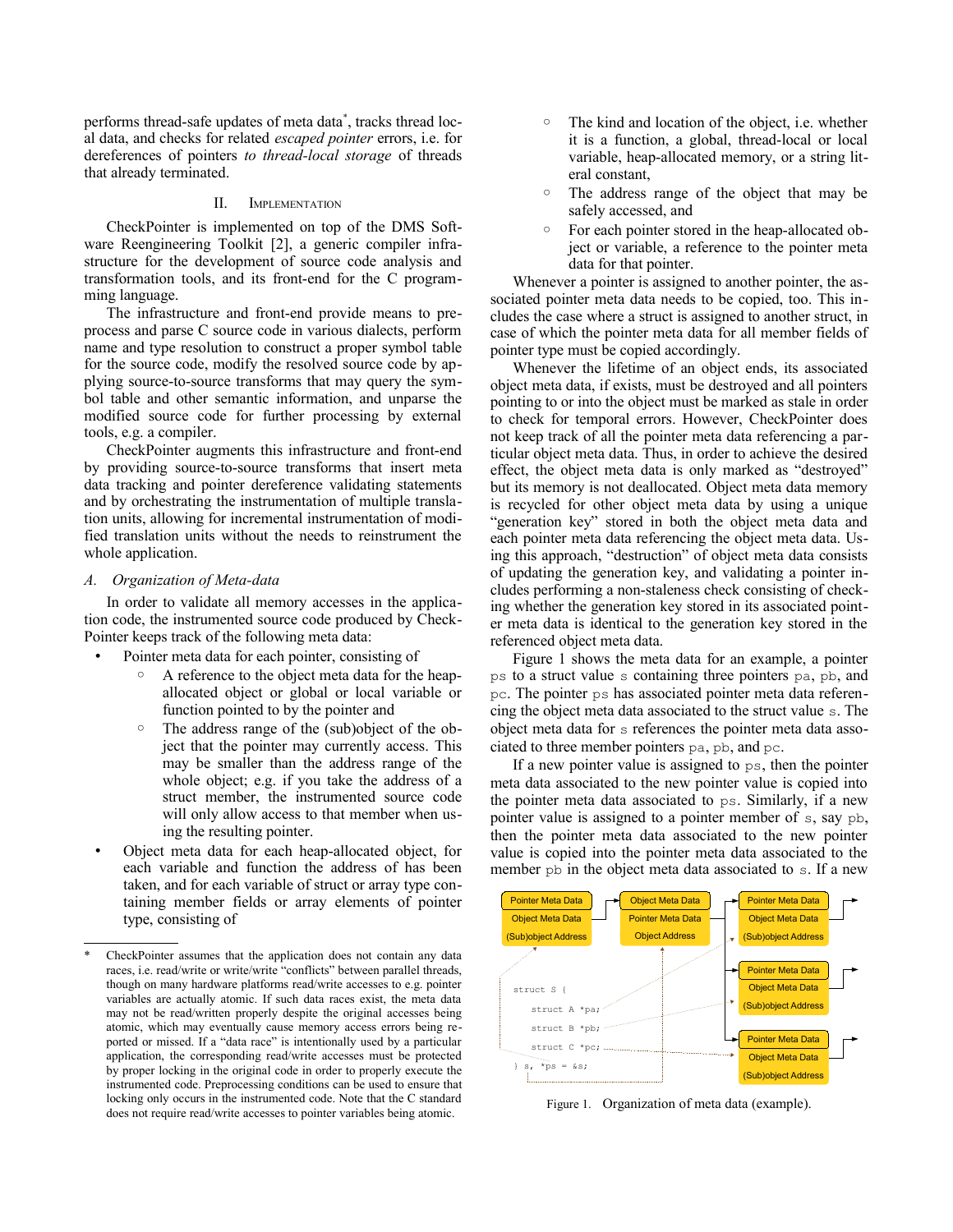```
rule ReplaceAR2a4a1(id1:IDENTIFIER,id3:IDENTIFIER,id4:IDENTIFIER):expression->expression
 = "\id1 = &\id3->\id4"
 \rightarrow "(
       // compute pointer meta data for \id1
      pointer\_meta\_data\_restrict(\&\GetPointerMetaData\(\id1\), \&\GetPointerMetaData\(\id3\), &\id3->\id4, sizeof \id3->\id4), 
       // perform original assignment
      \id1 = \&\id3->\id4 )"
  if IsPointerObjectOrParameter(id1) /\ IsPointerObjectOrParameter(id3).
```
Figure 2. Instrumentation rule for  $id1 = 4id3 - 2id4$ .

value is assigned to s, the pointer meta data associated to all the pointer members, i.e. to pa, pb, and pc are copied. If s ceases to exist, e.g. because it was a local variable and the function defining s terminated, the object meta data associated to s is marked as "destroyed" causing all pointers to s considered as being stale.

To pass meta data between a calling and a called function, the instrumented source code manages a shadow stack of call meta data. For each function call, the shadow stack contains the following information:

- The number of actual arguments passed to the called function (assigned by the calling function),
- For each pointer formal parameter of the called function the pointer meta data of the actual argument (assigned by the calling function),
- For each struct or union formal parameter of the called function, the pointer meta data for the address of the actual argument (assigned by the calling function and immediately used by the called function to copy the referenced object meta data to the object meta data of the formal parameter),
- For a pointer result of the called function, the pointer meta data of the called function's result (assigned by the called function),
- For a struct or union result of the called function, the pointer meta data for the address of the target location for the function result (assigned by the calling function with the referenced object meta data being updated by the called function upon execution of a return statement).
- Position information for the function call (used to create a call trace when an error is encountered), and
- A reference to the call meta data for the parent call.

A pointer to the top entry of the shadow stack is stored in a global or thread-local variable. Passing meta data between the calling and the called function therefore does not require changing function signatures.

The call meta data is allocated on the actual C call stack, which avoids heap allocation of the call meta data but may require increasing the stack size for the application.

# *B. Instrumentation of Source Code*

CheckPointer realizes run-time tracking of meta data and validation of pointer dereferences by instrumenting the original source code using source-to-source transformations implemented using the DMS Software Reengineering Toolkit and its C front-end supporting various C dialects, including GCC and Visual C.

Each translation unit of an application is instrumented separately using the following basic steps:

- Preprocess and parse the source code into a syntax tree,
- Perform name and type resolution over the syntax tree to create a symbol table,
- Normalize the syntax tree into a functionally equivalent simplified form of C,
- Instrument the normalized syntax tree using source-tosource transformations, and
- Unparse the instrumented syntax tree into instrumented source code.

For each processed translation unit the instrumenter also augments a cache file containing information about the files used in the application, the meta data for global variables needed or made available by the translation unit, the sizes of global array variables, and the sizes of flexible array members of global struct variables. After all translation units of the application have been instrumented, this information is used to generate an auxiliary source file containing declarations and missing initializers of meta data and an auxiliary header file containing the collected sizes of the arrays and flexible array members. The auxiliary header file is needed to perform proper out-of-bounds checks on these arrays and array members in translation units that do not explicitly specify their sizes.

*1) Sample Instrumentation Rules:* During instrumentation all pointer dereferences must be instrumented in order to validate the well-definedness of the respective dereferences and propagate the corresponding pointer meta data when necessary. Using the DMS Software Reengineering Toolkit, such instrumentation can be achieved by modifying the (name and type resolved) syntax tree searching for patterns describing pointer dereferences and replacing these with appropriate validating and propagating code fragments. Though performed on the syntax tree level, such replacement rules are actually specified using the native syntax of the underlying programming language C embedded in a meta language for declaring rules and combining them to rule sets.

Figure 2 shows a transformation rule for dealing with assignments of the form  $id1 = 4id3 - 3id4$  where id1 is a variable of pointer type.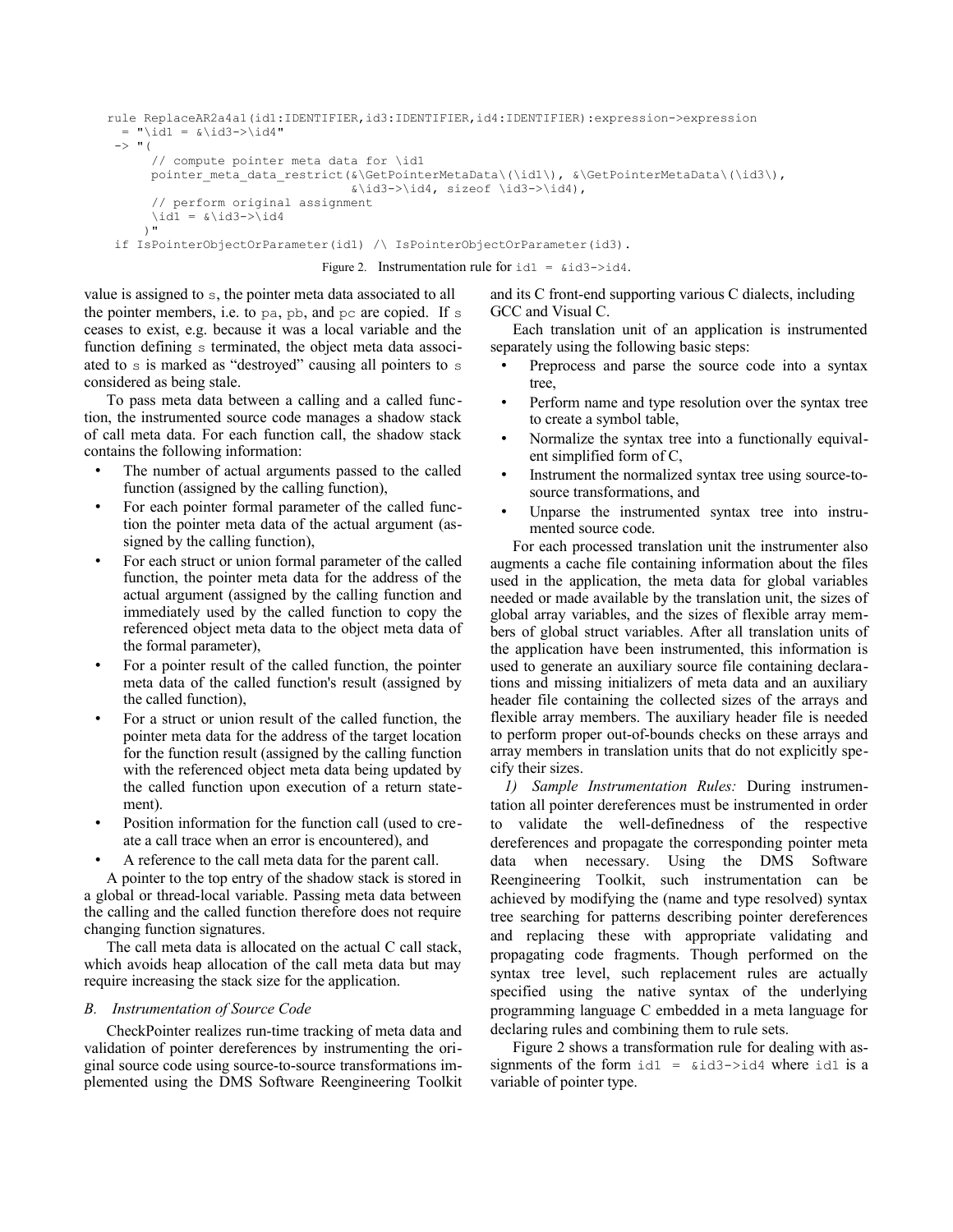```
rule ReplaceAR3a5a1(id1:IDENTIFIER,id3:IDENTIFIER,id4:IDENTIFIER):expression->expression
 = "*\id1 = \id3->\id4"
\rightarrow "(
       // check for *\id1 being writable
      pointer_meta_data_check_write(\id1, sizeof *\id1, 
                                      &\GetPointerMetaData\(\id1\), \GetPosition\(*\id1\)),
       // check for \id3->\id4 being readable
     pointer meta data check read(&\id3->\id4, sizeof *&\id3->\id4,
                                    &\GetPointerMetaData\(\id3\), \GetPosition\(\id3->\id4\)),
       // propagate pointer meta data for \id3->\id4 to pointer meta data for *\id1
      *pointer meta data lookup(\GetPointerMetaData\(\id1\).object meta data, \id1)
        = *pointer meta_data_lookup(\GetPointerMetaData\(\id3\).object_meta_data, &\id3->\id4),
       // perform original assignment
      *\id1 = \id3->\id4
     )"
 if IsPointerObjectOrParameter(id1) /\ IsPointerExpression("*\id1") 
     /\ IsPointerObjectOrParameter(id3) /\ IsPointerMemberField(id4).
```

```
Figure 3. Instrumentation rule for \starid1 = id3->id4.
```
The right hand side of the rule consists of two steps, first assigning the pointer meta data for the pointer to the member field to the pointer meta data associated to the target, which is computed by restricting the pointer meta data for the pointer id3 to the address range of the field id4, and then executing the original assignment. This rule does not introduce any validation for pointer dereferences as the original code only computes the address of a field without dereferencing any pointer.

Figure 3 shows a transformation rule for dealing with assignments of the form  $*id1 = id3 - >id4$  where all involved variables and member fields are of pointer type.

The comments on the right hand side of the rule indicate the steps performed by the replacement of the original expression, consisting of first validating whether the target of the assignment can be written and whether the source of the assignment can be read, then copying the pointer meta data associated to the source pointer to the pointer meta data associated to the target pointer, which involves looking up the pointer meta data via the corresponding pointed-to objects, and finally executing the original assignment.

For local variables the address of which is taken, the instrumenter needs to create and "destroy" object meta data at appropriate points during program execution.

Figure 4 shows a transformation rule<sup>[\\*](#page-3-0)</sup> for dealing with the break statement. This rule's application condition (implemented by procedural code walking over the syntax tree and consulting the symbol table) checks whether terminating the nearest enclosing loop or switch statement ends the life-

```
private rule FinalizersForBreak
                 (ss:statements,s:statement)
               :statement->statement
    = "{ \simeq break;  "\rightarrow "{ \ss
           \CreateFinalizersForBreak\(break;\);
          break;
        }"
    if DoesBreakRequireFinalizers("break;").
```
Figure 6. Instrumentation rule for break statement.

time of a local object declared within the loop or switch statement for which object meta data may have been created during execution. If this is the case, the rule inserts the finalizers necessary to "destroy" the object meta data associated to such local variables, ensuring that further accesses to these local variables through pointers will fail. Similar rules are provided to cover other forms of jump statements.

CheckPointer uses a large number of rules[\\*](#page-3-1) similar to the above ones to declare pointer meta data and object meta data where necessary, validate pointers that are being dereferenced, propagate pointer meta data for assignments, mark object meta data for local variables as "destroyed" when their respective lifetimes end, and add function prologues and epilogues to create and destroy call stack meta data. The orchestrated application of these rules ensures that the resulting instrumented code is well-formed and performs the desired memory access validation checks when compiled and executed.

*2) Wrappers for Binary Libraries:* The instrumentation added by CheckPointer assumes that the whole application is instrumented properly to manage the necessary meta data. One way to achieve this is by instrumenting the complete source code of the application. However, in practice, this is often not possible, as the application uses functionality provided by the C standard library, by the operating system, and by third party libraries, which often only come in binary form with a description of its available interfaces. Thus, instrumented source code has to interact with noninstrumented library code.

In general, the instrumented source code can be directly linked with the non-instrumented library code as the function signatures are not changed by the instrumenter. Thus, pointers passed into functions provided by non-instrumented libraries, as well as pointers received from functions (by means of the function's return value or its side-effects) in these libraries do not pose any problems for the instrumented source

<span id="page-3-0"></span>Note that when the rule is being processed all occurrences of the break statement reference the same syntax tree node; which is the break statement in the syntax tree for the source code being instrumented the left hand side of the rule successfully matched with.

<span id="page-3-1"></span>The number of rules is positively correlated with the number of different forms of statements, in particular assignments involving pointers, remaining after normalizing the syntax tree into a functionally equivalent simplified form of C. The more forms are remaining, the more rules are needed instrument all pointer usages. However, in the absence of any other optimizations, more remaining forms allow better instrumentation code being produced.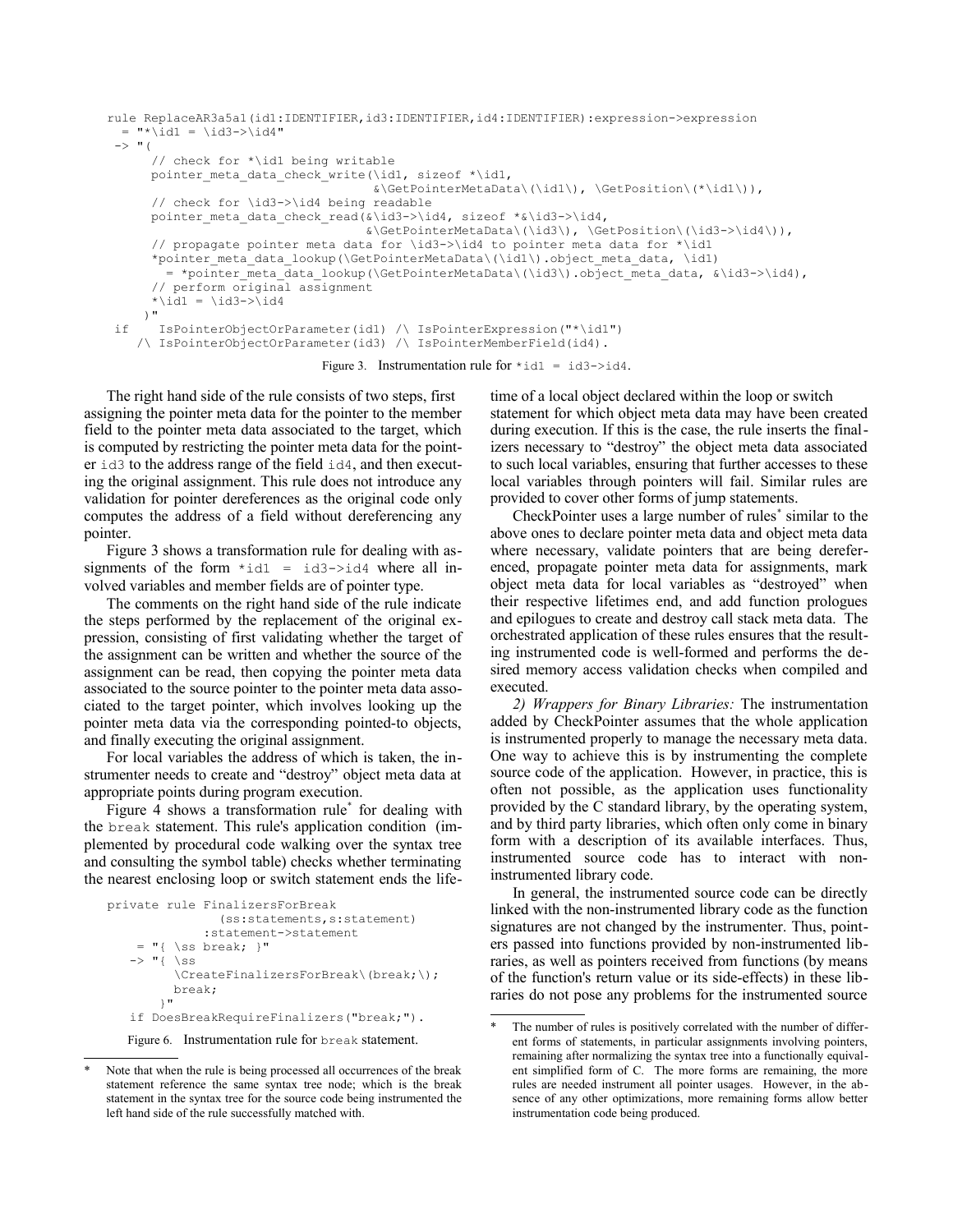code as long as they are handled as opaque data. However, such pointers are not validated when dereferenced from within the non-instrumented libraries. The instrumented source code also cannot dereference pointers received by non-instrumented libraries, as proper meta data for these pointers is not available.

These limitations can be overcome by producing wrappers for the non-instrumented functions. In general, such wrappers have three major phases to safely simulate the original function:

• *Validate that calling the original function is safe:* The function arguments and any other program state are checked to validate that calling the original function will not cause any memory access errors. This usually involves reading and checking the meta data associated to the function arguments and/or other global objects.

• *Call the original function:*

The original function is called to ensure that the core functionally of the call is preserved by the wrapper function.

• *Update meta data to reflect the effects of the original function:*

The pointer and object meta data tracked by Check-Pointer to perform memory access validation must be updated to reflect the effects of the original function on such data. Dependent on the function this may include creating, reading, updating, and/or deleting such meta data.

Further complications arise when an instrumented function is to be passed as a call-back to a non-instrumented function. In such cases, a wrapper needs to be passed instead that updates meta data if necessary, creates appropriate call meta data before calling the actual instrumented function. and destroys the call meta data afterwards. If necessary, this may be followed by some additional validation of meta data to ensure that continuing execution in the caller is safe.

CheckPointer provides an interface to write such function wrappers by providing means to validate pointers against meta data and update meta data.

This interface has been used to implement wrappers for the standard C library functions, including the memory copy functions memcpy and memmov, which require copying all pointer meta data within an address range to corresponding pointer meta data in another address range from the object meta data of an object to the object meta data of the same or another object.

Similarly, the interface has also been used to implement a wrapper for the begin thread call in multi-threaded applications. This wrapper performs some initial setup and instead of starting a thread with the desired (instrumented) function starts the thread with a wrapper function that first establishes an appropriate context for meta data management, then calls the desired (instrumented) function, and finally upon its termination marks the object meta data for thread-local variables as being "destroyed". The wrapper for the end thread call is somewhat more involved as it needs to mark as "destroyed" not only the object meta data for thread-local variables but also for any local variables along the call stack starting from the root function of the thread. This can be achieved by the instrumented source code tracking the object meta data for local objects and thread-local variables in appropriate lists associated to the call stack meta data, which then can be accessed by the begin thread and end thread calls when needed.

The wrapping approach to thread-local variables and thread execution management relies on these capabilities being provided in form of library functions. However, such capabilities are not standardized and may be provided by other means for a particular compiler or platform. E.g. gcc provides a \_\_thread keyword while Visual C provides a declspec (thread) phrase as a storage class specifier to declare "global" or "static local" variables as being threadlocal. In general, CheckPointer may need to be modified to

```
01: #include <windows.h>
02: #include <process.h>
03: #include <stdio.h>
04:
       declspec(thread) int tls variable;
06: int *global pointer;
07:
08: unsigned int stdcall set global pointer(void *args) {
09: global_pointer = &tls_variable; // set global pointer to thread-local variable<br>10: *global_pointer = 1: // well-defined dereference of pointer to thread-local va
        *global<sup>1</sup> pointer = 1; 7/ well-defined dereference of pointer to thread-local variable
11: return 0;
12: }
13:
14: int main() {
15: //printf("Global pointer to thread local variable in current thread\n");<br>16: set qlobal pointer(0);
16: set_global_pointer(0);<br>17: *qlobal pointer = 2; /
17: *global_pointer = 2; // well-defined dereference of pointer to thread-local variable<br>18: //printf("Global_pointer_to_thread_local_variable_in_terminated_thread\n");
18: //printf("Global pointer to thread local variable in terminated thread\n");<br>19: HANDLE thread = (HANDLE) beginthreadex(NULL, 0, set global pointer, NULL, 0
        HANDLE thread = (HANDLE) beginthreadex(NULL, 0, set global pointer, NULL, 0, NULL);
20: WaitForSingleObject(thread, INFINITE); // wait for thread to terminate 21: CloseHandle(thread);
        21: CloseHandle(thread);
22: *global_pointer = 3; // illegal dereference of escaped pointer to thread-local variable
23: return 0;
24: }
```
Figure 4. Erroneous multi-threaded C program.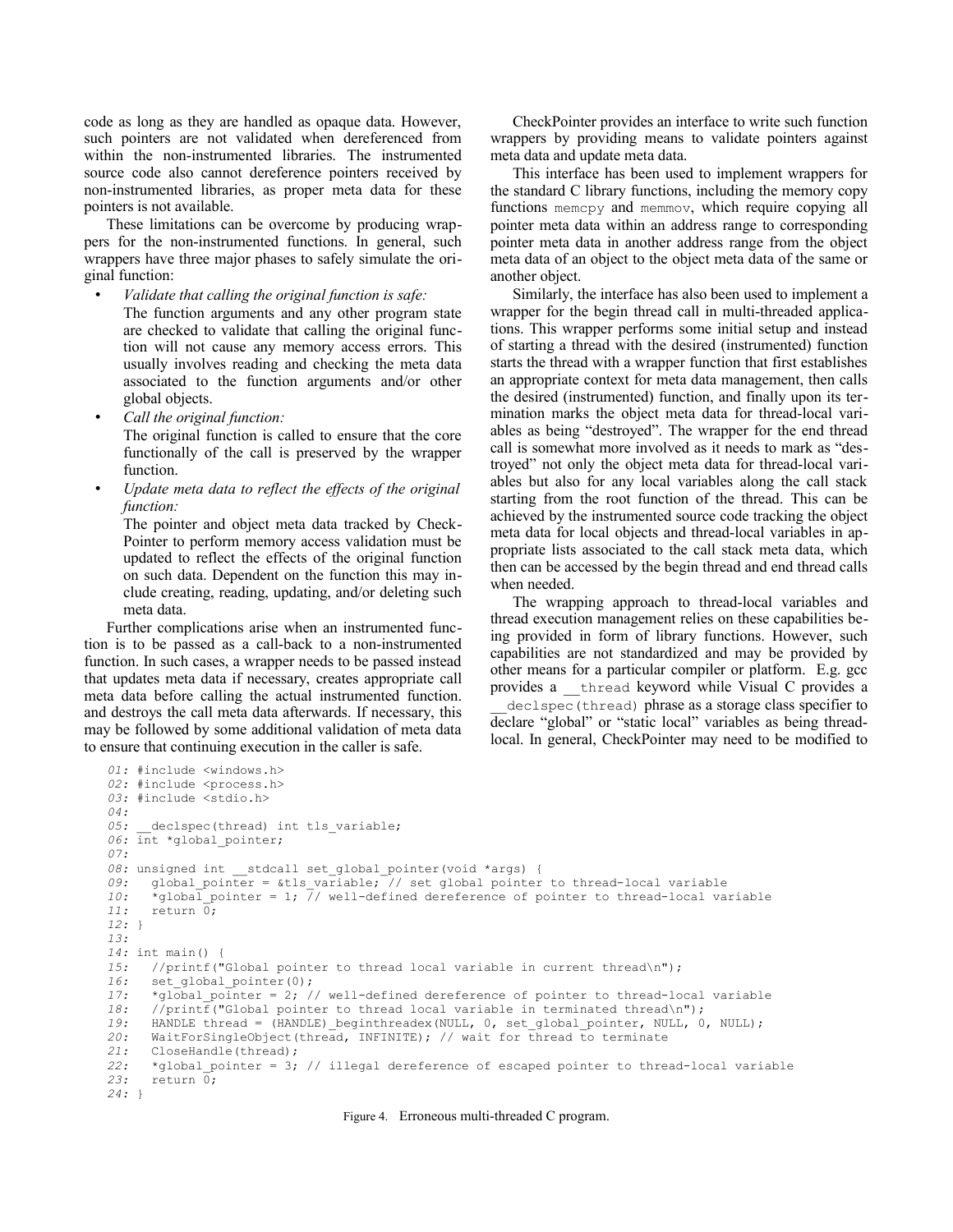```
PARLANSE Compiler V19.16.41
*** Error: Dereference of pointer is out of bounds.
     in function: ReadNextInputBlock, line: 697, file P0File.c
     called in function: SetUpINCLUDEFile, line: 593, file: P0File.c
     called in function: SemIncludeFile, line: 27437, file: P0Compiler.c
     called in function: LRParser, line: 8256, file: P0Compiler.c
    called in function: CompileSourceFile, line: 8824, file: P0Compiler.c
    called in function: main, line: 9254, file: P0Compiler.c
*** Error: Dereference of pointer is out of bounds.
     in function: NextFileByte, line: 718, file P0File.c
     called in function: NextSourceByte, line: 867, file: P0File.c
     called in function: GetNextTerminal, line: 6556, file: P0Compiler.c
     called in function: EnsureHoldingCurrentToken, line: 7833, file: P0Compiler.c
     called in function: LRParser, line: 8089, file: P0Compiler.c
     called in function: CompileSourceFile, line: 8824, file: P0Compiler.c
     called in function: main, line: 9254, file: P0Compiler.c
```
Figure 5. CheckPointer error messages for an instrumented compiler.

understand such compiler or platform specific constructs. Its current implementation already handles the above mentioned constructs when processing source code in the respective dialects, and utilizes these storage class specifiers to declare variables for tracking thread-local meta data.

### *C. Examples*

CheckPointer has been successfully applied to various test cases and a commercial compiler for a proprietary parallel programming language developed in C that has been in continuous use for over a decade. CheckPointer itself has been implemented in this parallel programming language and compiled with that compiler.

*1) Escaped Pointer to Thread-local Variable:* The C program in figure 5 contains one of the test cases used for validating CheckPointer. In this test case, a pointer to a thread-local variable is stored in a global variable which later is dereferenced after the thread the variable was associated to terminated.

Compiled normally with Visual C++ 2010 Express in debug mode and executed in the debugger[\\*](#page-5-0) , this test case finishes execution of the main function apparently successfully, but afterward causes a breakpoint exception in an NT kernel function called from

msvcr100d.dll!\_free\_base(void \*pBlock) Line 50 + 0x13 bytes

The only suggestion about the error given by the debugger is that the error "may be due to a corruption of the heap", without providing any further help in pinpointing the location of the error.

If instead the test case is instrumented using CheckPointer, the instrumented source code compiled with Visual C++, and the resulting binary executed, the following output is produced:

\*\*\* Error: Dereference of dangling pointer. in function: main, line: 22, file Example.c

The error report clearly indicates the location of the erroneous pointer dereference in the source code before the assignment can do any damage to internal data structures.

*2) Compiler for a Parallel Language:* CheckPointer has been applied to a (single-threaded) compiler for a proprietary parallel programming language, called

PARLANSE [\[1\].](#page-7-2) This compiler has been used continuously since over a decade to compile parallel programs. Applications programmed in PARLANSE and successfully compiled with the compiler include the DMS Reengineering Toolkit, including the compiler infrastructure and the C front-end used by CheckPointer, and in particular procedural parts of CheckPointer itself.

The compiler's source code, constisting of about 110,000 lines of C code, has been instrumented with CheckPointer, the instrumented source code compiled with GCC4, and the resulting binary used to compile CheckPointer itself, producing the output shown in figure 6.

Upon further investigation of the error locations, both cases turned out to be out-of-bounds accesses to an array embedded in a larger struct, although the memory accessed was still within the enclosing struct. (The compiler worked by accident.)

# *D. Related Work*

There are various tools for detecting spatial or temporal pointer usage errors, or a combination thereof, at run-time. Such tools use different approaches for instrumenting the application:

• *Source code instrumentation* consists of adding runtime checks into the source code, in general independent of a particular compiler or target platform. The resulting instrumented source code is processed by a compiler after successful instrumentation.

This approach is used by CheckPointer.

CCured [\[8\]](#page-7-1) also uses source code instrumentation, reducing overhead for tracking meta data and validating pointer usage by applying optimizations based on an extension of C's type system. However, CCured uses fat pointers causing incompatibility issues in real code due to memory layout changes of compound data types, while CheckPointer avoids layout changes by keeping meta data in separate data structures. CCured ignores explicit deallocation of memory; instead it uses a garbage collector to reclaim heap-allocated memory and disallows pointers to local variables being stored in heap-allocated memory and global variables.

<span id="page-5-0"></span>Note that if executed outside the debugger, the test case, though compiled in debug mode, appears to finish successfully without producing any error message at all.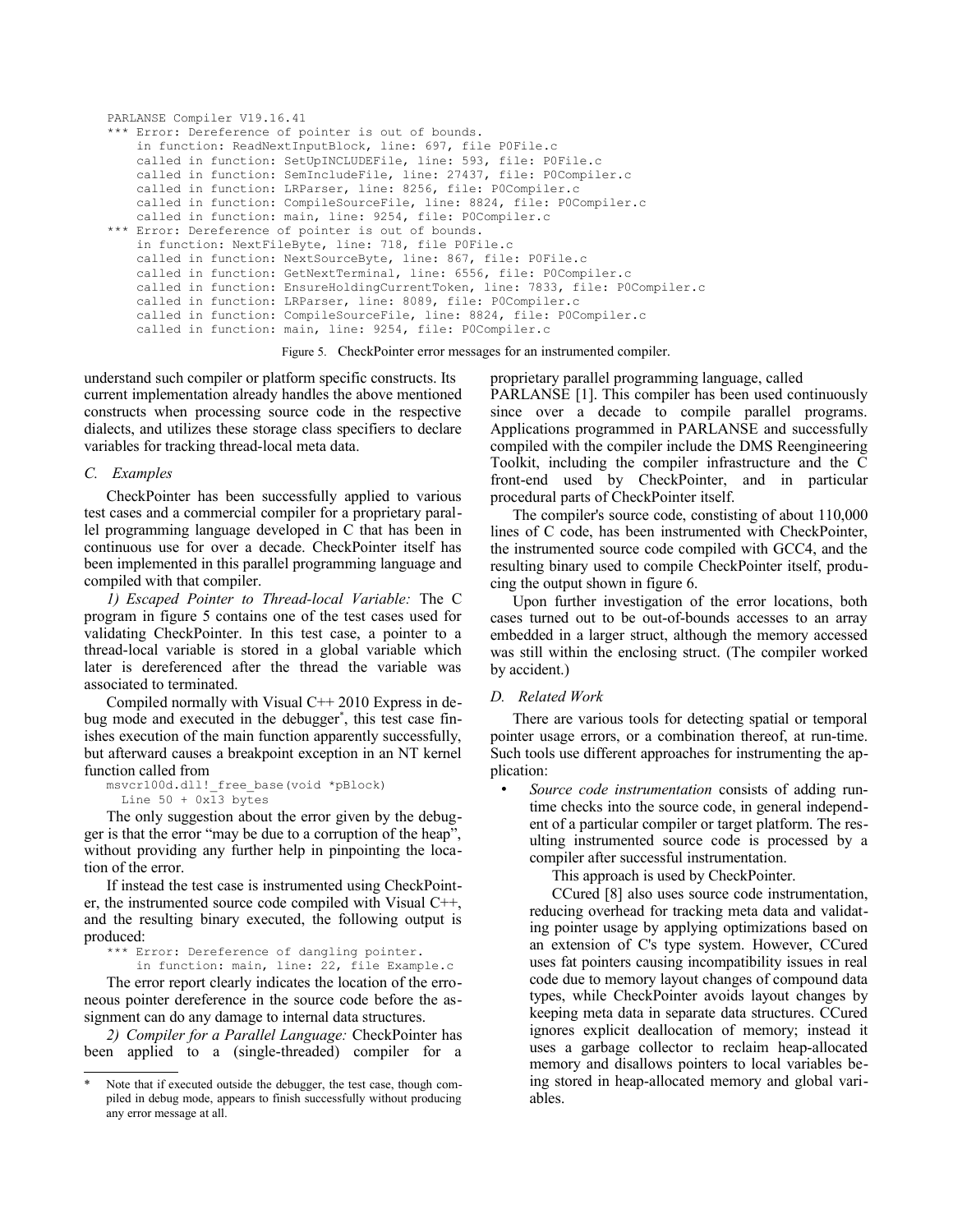MSCC [\[14\]](#page-7-12) is another system using this approach, and is implemented using CIL [\[9\]](#page-7-11) as a foundation, transforming a simplified form of C within CIL. Like CheckPointer, MSCC does not use fat pointers but instead uses shadow data associated with pointers and objects. However, MSCC only allows limited casting between pointers of "related" struct types; and does not check for out-of-bounds errors on sub-objects. MSCC does not support multi-threaded programs.

• *Compile-time instrumentation* adds run-time checks while the source code is being compiled, usually exploiting internal data structures and optimizations used by the compiler.

SoftBound [\[6\]](#page-7-10) and CETS [\[7\]](#page-7-9) use this approach, with SoftBound providing spatial error checking and CETS providing temporal error checking. These tools are implemented using the LLVM compiler framework [\[4\]](#page-7-8) and operate on LLVM's typed single static assignment form. SoftBound uses pointer meta data similar to CheckPointer, tracking pointers stored in memory using a hash table or a shadow space. CETS uses a generation key similar to CheckPointer to detect dangling pointers. The CETS prototype does not support multi-threaded programs.

MemSafe [\[13\]](#page-7-7) is another tool using compile-time instrumentation. It uses meta data similar to Check-Pointer. However, while CheckPointer uses separate maps from pointers to pointer meta data for each variable or heap-allocated object containing pointers, MemSafe uses a single global map. MemSafe utilizes a whole program data-flow for pointers graph to perform various optimizations reducing execution overhead.

Fail-Safe C [\[11\]](#page-7-6) uses fat pointers similar to CCured but alleviates layout change issues by mapping from virtual to physical byte offsets when accessing memory where necessary. Local variables the address of which are taken are moved into the heap. Garbage collection is used to avoid dangling pointers to heap allocated memory, though memory is marked as non-accessible when "freed". Wrappers are needed to interact with library functions that are not compiled with Fail-Safe C to convert between the fat pointer representation and the normal representation. Unlike CheckPointer, Fail-Safe C does not check for out-ofbounds errors on sub-objects.

• *Binary instrumentation* defers adding run-time checks until after compiling the application into a binary, thus does not suffer from source code for libraries not being available. However, high-level information from the source code, e.g. the size and bounds of member fields in a struct, are in general not available in binary executables; thus tools based on binary instrumentation cannot detect out-of-bounds errors for such member fields.

Purify [\[3\]](#page-7-5) adds binary instrumentation on object files after source code compilation but before linking.

It checks for pointer usage errors only for heap-allocated objects.

Valgrind [\[10\]](#page-7-4) uses on-demand dynamic recompilation of small code blocks in binary executables, by first translating a block of machine code into an intermediate representation, then allowing plug-ins to instrument this internal form, and finally converting it back to machine code that is then being executed. An available plug-in, called Memcheck, adds instrumentation for pointer usage checks. Like Purify, Valgrind does not detect out-of-bounds errors for global or local variables. Valgrind supports multi-threaded programs but serializes execution to ensure that only one thread is running at a time.

# *E. Conclusion*

CheckPointer is a memory access validator for detecting spatial and temporal pointer usage errors in multi-threaded C applications at run-time. The tool is implemented using source-to-source transformations using the DMS Software Reengineering Toolkit and its C front-end as a basis. The instrumented source code produced by CheckPointer from the original source code keeps track of meta data about pointers and objects and checks all pointer dereferences for welldefinedness, immediately reporting an error before it can do any actual damage. Functions for which no source code is available are dealt with by manually producing wrappers simulating the effects of the function on the meta data.

As CheckPointer intercepts all memory allocations and deallocations to manage meta data for heap allocated objects, the instrumented code can be configured to report all memory locations that are still being allocated at the end of application execution. Such information can be utilized to check for memory leaks.

The current implementation of CheckPointer could be improved by using static analysis to eliminate redundant meta data updates and checks in the instrumented source code, significantly reducing the execution time of the instrumented application. Such redundant checks include pointer dereference checks dominated by other identical pointer dereference checks, and pointer dereference checks for accessing multiple pointed-to fields of a single struct that could be summarized into a single check across all fields. The DMS Software Reengineering Toolkit and the C front-end provide supporting infrastructure and analyses to implement such optimizations.

Elapsed time could also be reduced by offloading the meta data tracking and pointer usage validation from the main thread to auxiliary parallel threads [\[5\].](#page-7-3) This is particularly useful for a single-threaded application that is being executed on a multi-core platform.

CheckPointer currently assumes that direct and indirect function calls are used with properly typed arguments. However, C compilers in general do not enforce this for direct function calls across translation units, nor for indirect calls through function pointers even within a single translation unit. In order to catch such errors, CheckPointer could be extended to keep track of static and dynamic type information